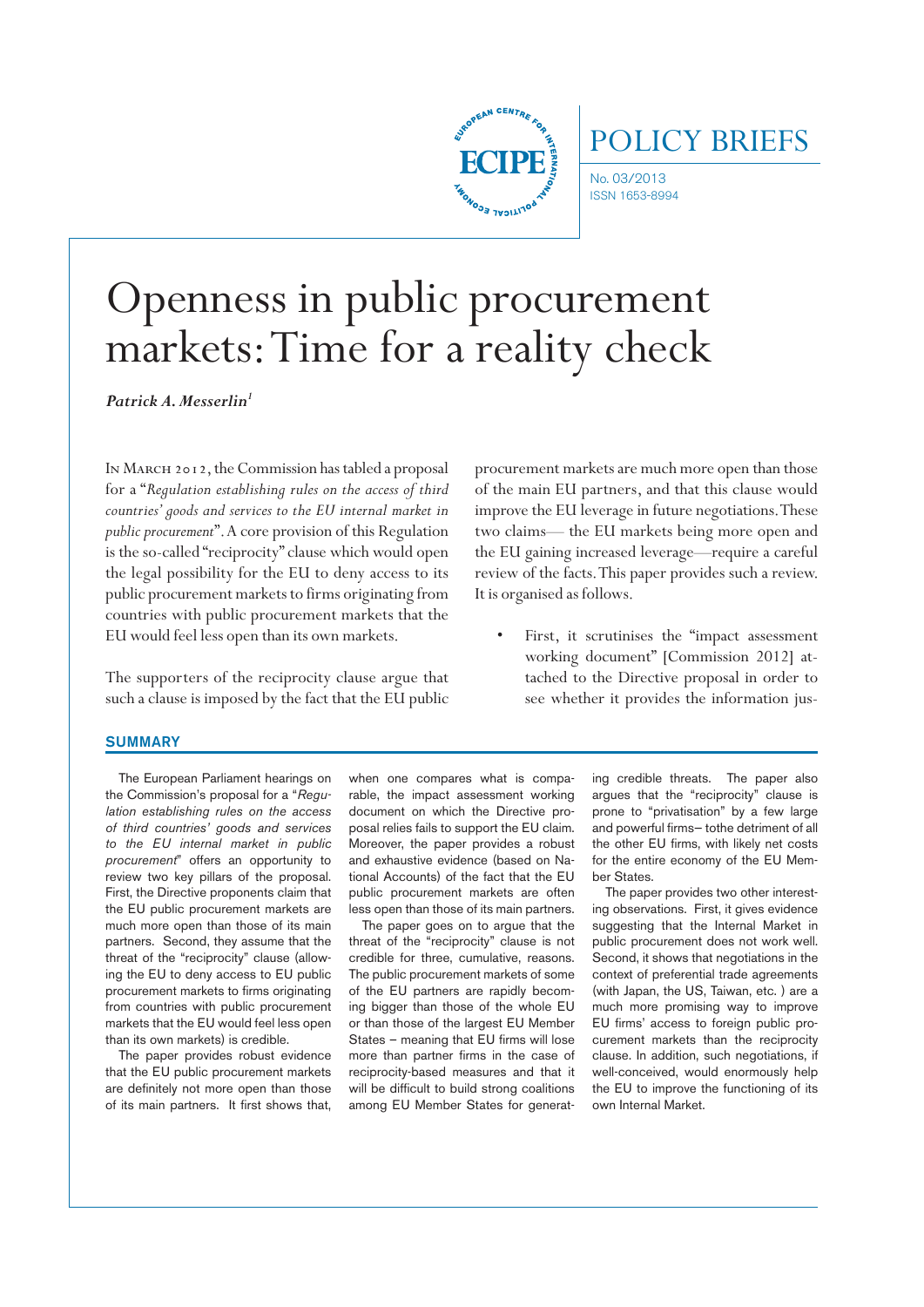|                                                      | Size of<br><b>PP markets</b> | de jure<br>commit- |     | de facto [c]<br>commitments (%) | Preferential trade agreements         |
|------------------------------------------------------|------------------------------|--------------------|-----|---------------------------------|---------------------------------------|
|                                                      | covered                      | ments $(\%)$       | EU  | EU's                            | between the EU's trading partners     |
|                                                      | [a]                          | [b]                | [d] | partners                        | and the EU                            |
|                                                      | 1                            | 2                  | 3   | 4                               | 5                                     |
| Parties to the 1995 Government Procurement Agreement |                              |                    |     |                                 |                                       |
| EU                                                   | 370                          | 85                 |     |                                 |                                       |
| USA [e]                                              | 559                          | 32                 | 46  | 47                              | ongoing joint study                   |
| Japan                                                | 96                           | 28                 | 70  | 72                              | ongoing negotiations                  |
| Canada                                               | 59                           | 16                 | 10  | 40                              | ongoing negotiations                  |
| Korea                                                | 25                           | 65                 | 82  | 80                              | PTA implemented                       |
| <b>Israel</b>                                        | 2                            | 75                 | na  | 75                              | PTA implemented                       |
| <b>Other countries</b>                               |                              |                    |     |                                 |                                       |
| Mexico [f]                                           | 20                           | 75                 | na  | 92                              | <b>PTA</b> implemented                |
| China                                                | 83                           | 0                  | --  | 24                              | no PTA under consideration            |
| <b>Russia</b>                                        | 18                           | 0                  | --  | 56                              | no PTA under consideration            |
| India                                                | 19                           | 0                  |     | 70                              | ongoing negotiations                  |
| <b>Brazil</b>                                        | 42                           | 0                  | --  | 38                              | ongoing negotiations with Mercosur    |
| <b>Turkey</b>                                        | 24                           | 0                  | --  | 25                              | PTA does not cover public procurement |
| Australia                                            | 20                           | 0                  | --  | 63                              | no PTA under consideration            |
| <b>Total non EU</b>                                  | 967                          | 25                 | 18  | na                              |                                       |

TABLE 1. THE IAWD'S ESTIMATES OF THE OPENNESS OF PUBLIC PROCUREMENT MARKETS

Source: IAWD Annex 3, Tables 3 and 7. PP: public procurement. [a] in billions of euros. [b] in percent of total PP markets above the 1995 Government Procurement Agreement threshold. [c] taking into account the specific derogations imposed by the EU in order to achieve "balanced" concessions; [d] taking into account the absence of protectionist measures (Methodological Box 4); [e] an estimate of EUR 279 billion was reported in previous drafts and is still reported sometimes; [f] mostly because of Mexico's PTAs with the US and the EU.

tifying the claim of more open EU public procurement markets. It shows that the impact assessment working document (IAWD) fails to support such a claim.

- Then, it uses a recent database which offers much more exhaustive information than the one utilised by the IAWD. This database provides robust evidence that the EU public procurement markets are often less open than those of its trading partners.
- Finally, it raises the crucial question not tackled by the IAWD: is the EU threat to close its markets credible? In other words, would EU firms not be more hurt by the EU use of the reciprocity clause than foreign firms? The paper shows that the EU threat is not credible for the major EU trading partners.

### THE IMPACT ASSESSMENT WORKING DOCUMENT: COMPARE WHAT IS COMPARABLE

The impact assessment working document (IAWD) which is the analytical basis of the Directive proposal consists of a cover text and 11 annexes. Annex 3 entitled "Problem analysis" is the key part of the IAWD since it presents the Commission's estimates of the level of openness of public procurement markets in the EU as a whole (there is no estimate by EU Member State) and in twelve major EU trading partners.

Table 1 recapitulates the figures of Tables 3 and 7 of Annex 3 which summarises the Annex main findings.

Column 1 presents the size (in billions of euros) of the total public procurement markets above the thresholds as set by the Government Procurement Agreement (GPA) signed at the end of the Uruguay Round (1995). 2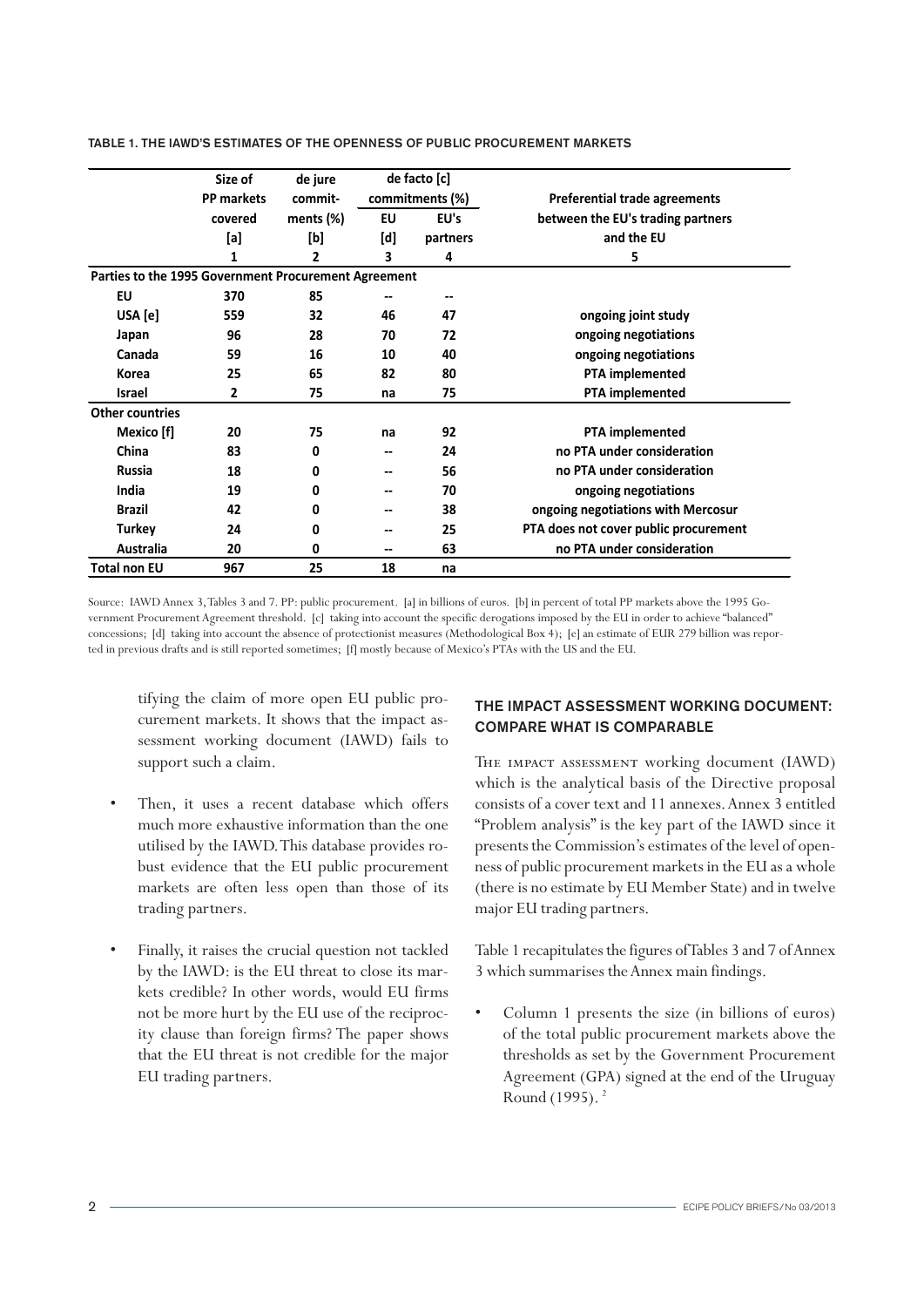- Column 2 presents the Annex 3 estimates of the public procurement markets openness based on the legal international commitments taken by the EU and twelve countries, either under the 1995 WTO Government Procurement Agreement (GPA) or under existing preferential trade agreements (as best illustrated by Mexico which is not a Party to the GPA). The openness ratios of these so-called *de jure* commitments are given by the share (in percent) of the value of the markets considered as open *de jure* in the total value of public procurement markets above the GPA thresholds.
- Column 3 presents the Annex 3 estimates of the commitments taken by the EU with respect to its twelve partners when the "general notes or specific derogations" are taken into account Specific derogations are targeted restrictions imposed by the EU "*because of the disparities in commitments*" in 1995 GPA [Annex 3 page 8]. For instance, the US has not been granted access to EU public procurement markets in water, airports services and urban transport (among others) and Japan has not been granted access to EU public procurement markets in electricity and urban transport [General Notes and Derogations from Article III, Appendix I for the EC, Government Procurement Agreement 2003].
- Column 4 presents the Annex 3 estimates of the public procurement markets openness of the EU's partners on a *de facto* basis. A market is considered as open *de facto* if "*a country does not apply protectionist measures in the public procurement markets that are not open de jure*" [Annex 3, methodological box 4]. The *de facto* openness ratios are measured by the share (in percent) of the value of the markets considered as open *de facto* in the total value of public procurement markets above the GPA thresholds.
- For information sake, column 6describes very briefly the current situation in terms of PTAs between the EU and the other countries listed.

Column 2 figures are those systematically reported by the proponents of the Directive for justifying the need for such a Directive. Indeed, these figures deliver a strong impression of asymmetry: the estimated openness of the EU public procurement markets (85 percent) is much larger than the openness of most of the EU trading partners (which range from 0 to 75 percent).

However, such a comparison does not compare what is comparable. It systematically over-estimates the EU level of openness and systematically under-estimates the level of openness of the EU's trading partners:

Column 2 systematically <u>over</u>-estimates the EU openness because it does not take into account the "specific derogations" that the EU imposes on a bilateral basis because of the disparities in commitments. These specific derogations are an integral part of the 1995 GPA. As a result, they are the best definition of the "true" EU commitments. Column 3 takes into account these specific derogations, and shows a drastic reduction in the level of openness of the EU in all the cases but Korea. For instance, the EU degree of openness drops from 85 percent (column 2) to 46 percent (column 3) in the case of the US and to 70 percent (column 3)in the case of Japan.

Column 2 systematically under-estimates the openness of the EU trading partners because it does not take into account the fact that countries do not apply *de facto* protectionist measures in some public procurement markets. Column 4 shows that taking into account these open market practices drastically increases the true level of openness of all EU partners which then ranges from 24 to 92 percent.

In short, two remarkable lessons can be drawn from Table 1:

- the "true" EU level of openness (including specific derogations) and the "true" EU GPA partners level of commitments (taking into account systematic nonprotectionist practices) are generally very similar.
- The level of openness of non-GPA countries is within the range of the "true" EU level of openness (10 to 82 percent).

Comparing what is comparable leads to the conclusion that the IAWD on which the Directive proposal relies fails to support the EU claim to have public procurement markets much more open than those of its partners.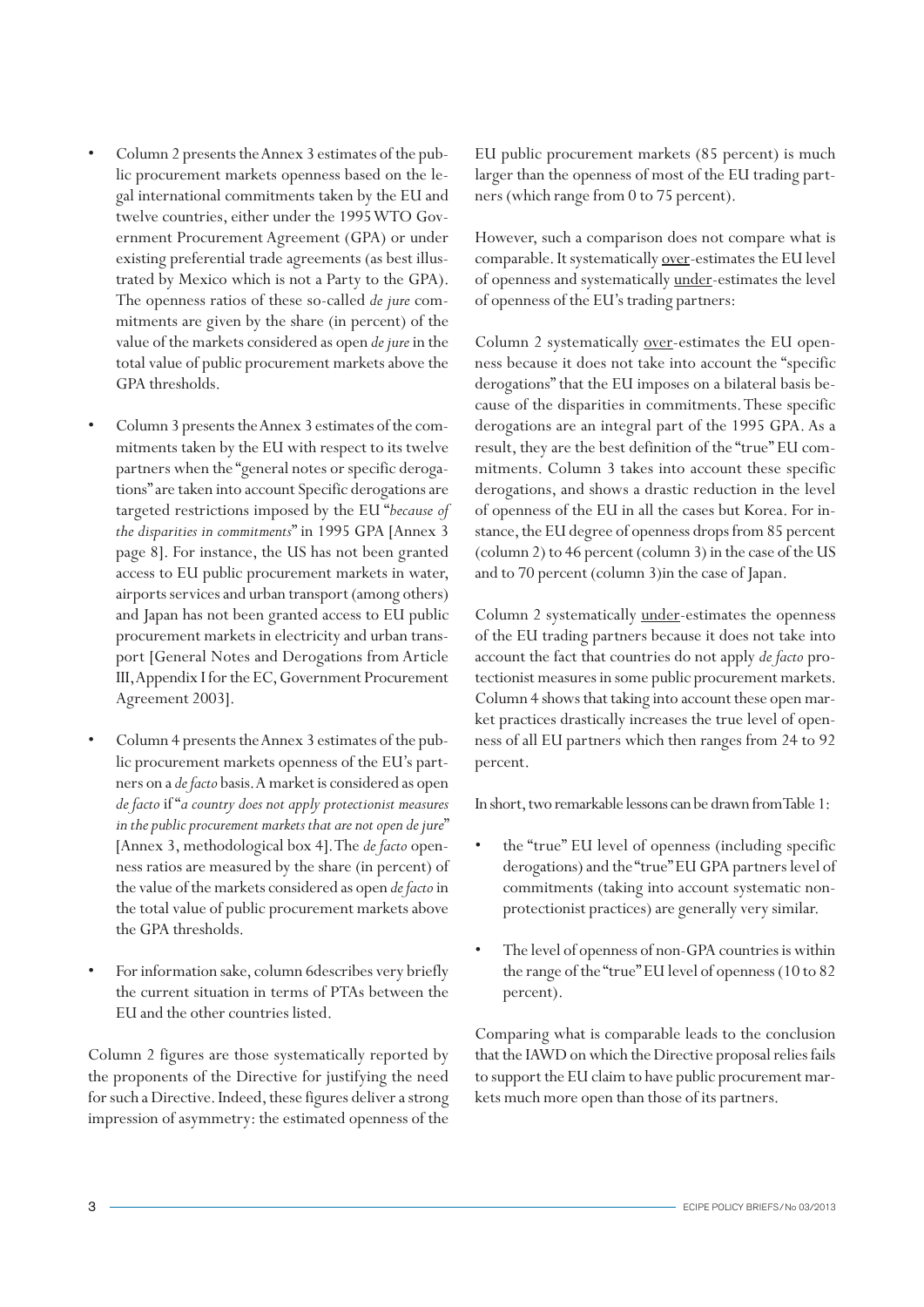Before looking for more evidence, it is useful to put into perspective the "asymmetry" in the level of openness argued by the proponents of the Directive. Such an asymmetry would imply that the European negotiators (from the Commission and the Member States)would have "badly" negotiated during the Uruguay Round. This is because, during the Uruguay Round, the GPA was not part of the global trade-off among all issues on the table(industrial tariff cuts, agricultural "tarification", opening services markets, etc. ). Rather, it was a standalone piece of negotiations because it was negotiated only among a dozen of "willing" countries, not by all the GATT Members (a "plurilateral" agreement). The logic of standalone trade negotiations imposes that, on the sole issue at stake (in this case, the opening of public procurement markets),every country balances the market access concessions it grants to its partners almost exactly with the market concessions it gets from its partners.

Indeed, the available evidence on the GPA negotiations during the Uruguay Round does not support the hypothesis of a failure of the EU negotiators. The experts who analyzed the 1995 GPA stressed the almost perfect balance of the negotiations between the two largest trading partners in terms of value of the markets opened, with US\$ 103. 2 billion opened by the US side and US\$ 103. 3 billion opened by the EU [Schott and Buurman 1994]. Indeed, for reaching such a balance, the US negotiators have had to bring to the table of negotiations 39 US States (including the five largest) and 7 US municipalities(among the 24 largest US towns) in addition to the federal public administrations and agencies.<sup>3</sup>

## EU MORE OPEN PUBLIC PROCUREMENT MARKETS? DEFINITELY NO

The conclusion that the EU claim is not warranted is so important that it deserves to be confirmed by evidence based on more robust and exhaustive data. Indeed, Annex 3 recognises the many technical flaws of its approach. Two flaws deserve to be underlined. First, relying on bids operated under the GPA rules cannot provide an accurate view of the "nationality" of the goods and services involved in these bids. A bid can be operated by a French firm which may have recourse to many non-French goods and services, via multiple sub-contracts. And relying on

bids cannot provide an accurate view of the final amounts of the bids (the ones that count, the initial amounts being subject to frequent and massive underestimates) nor an accurate view of the real expenses over time.<sup>4</sup>

But, the most important flaw of the Annex 3 estimate is that a measure of openness of the public procurements based on GPA commitments does not make economic sense. It is equivalent to measuring openness in goods by focusing exclusively on a subset of tariffs which has been subject to past negotiations while ignoring the rest of the tariff schedule left untouched by the deal. <sup>5</sup>Indeed, openness in trade in goods is routinely assessed on the basis of the whole range of products which is described exhaustively in the common tariff nomenclature (Harmonized System). In other words, an exhaustive view of the situation in public procurement markets—not only those under the GPA—is necessary. Without such an exhaustive view, an approach would easily lead to disastrous consequences when combined with the "reciprocity" clause, as shown in section 4.

There is thus a need to find an encompassing and robust definition of public demand that covers every cent spent by a public administration or an entity considered as a public agency—including utility sector bodies—on domestic and foreign goods and services. Foreign public procurement corresponds then to imports of goods and services absorbed by such public demand. National Accounts provide precisely this information on public demand and the associated imports (indeed, Annex 3 mentions the recourse to National Accounts as the most desirable one).

In this context, the recently released World Input-Output Database [Timmer *et al.* , 2012] appears the perfect instrument to do such a test (see Annex 1 and for more details [Messerlin and Miroudot 2012]). It has three key advantages:

- it covers all goods and services,
- it provides individual data for the 14 largest world economies (EU being one) as well as for all the EU Member States, and
- it covers the whole period (1995-2009) since the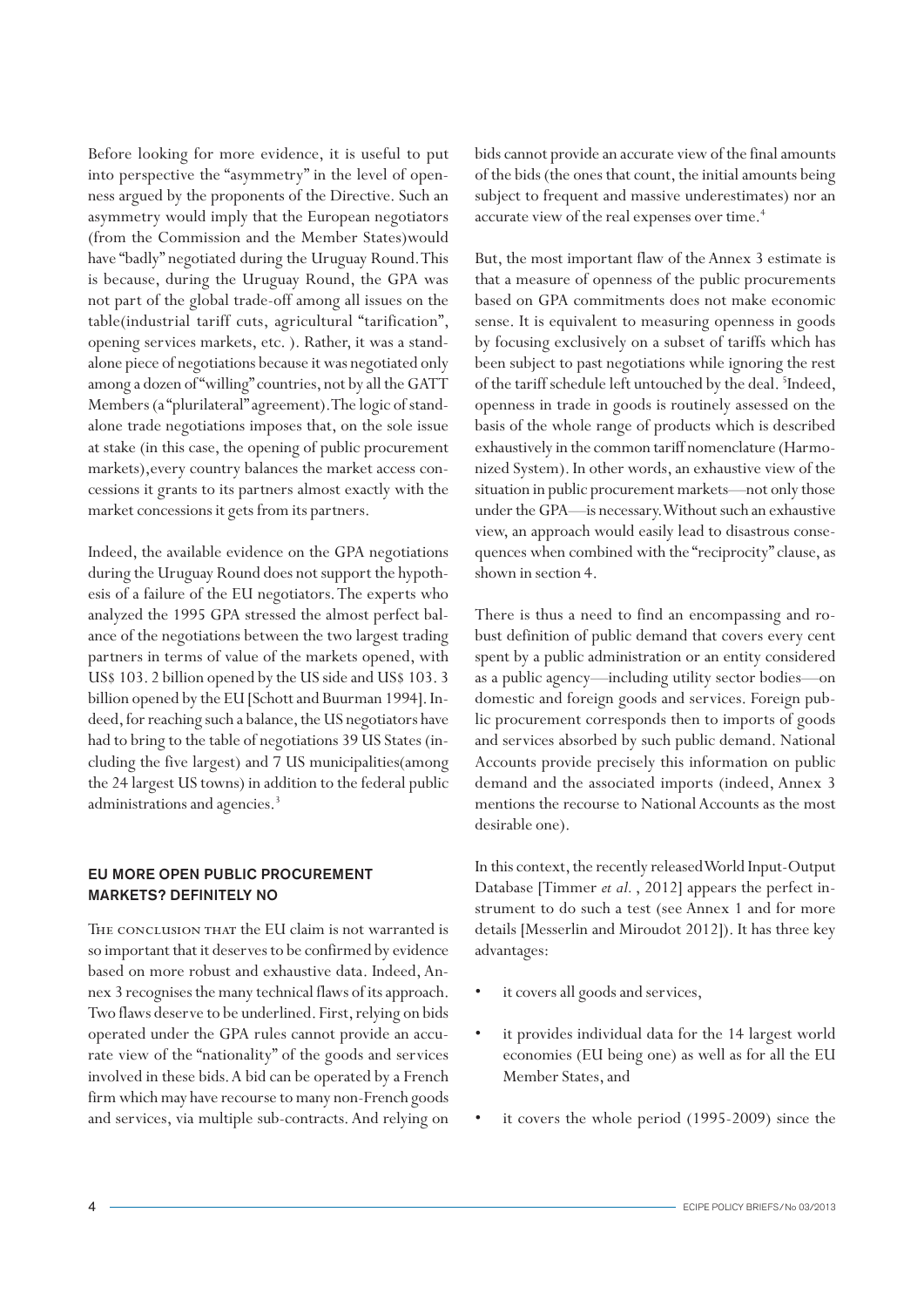|              | 1995 | 1996             | 1997 | 1998 | 1999 | 2000 | 2001 | 2002 | 2003 | 2004 | 2005 | 2006 | 2007 | 2008 | 2009 |
|--------------|------|------------------|------|------|------|------|------|------|------|------|------|------|------|------|------|
| Australia    | 5.1  | 5.0              | 5.4  | 5.4  | 5.9  | 5.9  | 5.8  | 6.1  | 5.9  | 5.9  | 6.0  | 5.9  | 6.2  | 5.7  | 5.3  |
| Brazil       | 2.1  | 2.0              | 2.1  | 2.1  | 2.7  | 3.1  | 3.5  | 3.5  | 3.3  | 3.3  | 3.1  | 2.9  | 3.0  | 3.3  | 2.8  |
| Canada       | 4.2  | 4.3              | 4.6  | 4.9  | 5.1  | 5.1  | 5.0  | 4.9  | 4.7  | 4.7  | 4.9  | 4.6  | 4.6  | 4.8  | 4.8  |
| China        | 3.8  | 3.1              | 3.3  | 2.8  | 3.0  | 3.4  | 3.3  | 3.6  | 5.5  | 5.5  | 5.6  | 5.7  | 5.2  | 7.9  | 6.1  |
| EU27 extra   | 2.6  | 2.7              | 2.8  | 2.7  | 2.8  | 3.6  | 3.7  | 3.5  | 3.7  | 3.7  | 4.2  | 4.6  | 4.5  | 5.3  | 4.5  |
| EU2 extra    | 2.2  | $2.2\,$          | 2.4  | 2.3  | 2.3  | 2.8  | 3.1  | 2.9  | 2.8  | 3.0  | 3.4  | 3.8  | 3.9  | 4.3  | 3.5  |
| India        | 4.2  | 4.4              | 4.0  | 4.4  | 4.5  | 4.4  | 4.0  | 3.5  | 4.6  | 4.6  | 5.8  | 6.3  | 6.3  | 6.2  | 5.7  |
| Indonesia    | 7.9  | 7.8              | 7.9  | 13.9 | 9.3  | 11.4 | 11.6 | 9.5  | 9.9  | 9.9  | 10.6 | 8.9  | 8.8  | 8.8  | 6.1  |
| Japan        | 1.9  | $2.2\phantom{0}$ | 2.3  | 2.1  | 2.0  | 2.3  | 2.3  | 2.4  | 2.8  | 2.8  | 3.2  | 3.8  | 4.2  | 5.3  | 3.5  |
| Korea        | 7.5  | 7.5              | 8.4  | 8.1  | 7.7  | 9.6  | 9.3  | 8.9  | 9.7  | 9.7  | 9.9  | 9.9  | 10.2 | 13.9 | 11.2 |
| Mexico       | 4.8  | 4.9              | 5.2  | 5.1  | 4.9  | 5.2  | 4.9  | 4.5  | 5.6  | 5.6  | 5.8  | 5.9  | 6.3  | 6.4  | 5.7  |
| Russia       | 3.3  | 3.5              | 3.6  | 4.6  | 6.2  | 5.3  | 4.7  | 4.2  | 3.7  | 3.7  | 3.8  | 3.3  | 3.1  | 3.1  | 2.5  |
| Taiwan       | 9.9  | 10.1             | 10.8 | 11.9 | 10.7 | 10.5 | 10.2 | 11.3 | 12.4 | 12.4 | 11.9 | 12.9 | 13.5 | 12.9 | 11.9 |
| Turkey       | 5.4  | 7.3              | 6.5  | 5.2  | 4.4  | 5.8  | 7.2  | 8.3  | 8.8  | 8.8  | 9.5  | 11.3 | 10.9 | 13.0 | 9.5  |
| United State | 2.7  | 2.8              | 2.9  | 2.8  | 3.0  | 3.6  | 3.5  | 3.3  | 4.0  | 4.0  | 4.4  | 4.3  | 4.4  | 4.8  | 3.7  |
| Rest of Wor  | 6.4  | 6.8              | 6.9  | 6.9  | 6.7  | 7.1  | 7.2  | 7.9  | 8.8  | 8.8  | 9.4  | 9.1  | 9.1  | 10.1 | 8.3  |
| World        | 4.2  | 4.5              | 4.6  | 4.6  | 4.6  | 5.1  | 5.2  | 5.2  | 6.0  | 6.0  | 6.4  | 6.7  | 6.8  | 7.6  | 6.3  |

TABLE 2. PENETRATION RATIOS OF PUBLIC PROCUREMENT MARKETS, SELECTED COUNTRIES

Source: World Input-Output Database 2012. Messerlin and Miroudot 2012. All the 14 individual countries show a marked decline in the penetration ratios between 2008 and 2009. The fall is huge—higher than 10 percent except for only four countries (Australia, Canada, India and Taiwan). There is little doubt that this evolution is, at least partly, related to the stimulus packages enforced during the 2007-2008 crisis peak. These packages have had a "domestic bias" for different reasons: they may have focused on public demand in sectors having relatively low foreign penetration (a mere composition effect) or they may have used procedures discriminating against foreign competitors (a protectionist effect). As the year 2009 is the only exceptional year in the current database, the text focuses on the period 1995-2008.

conclusion of the Government Procurement Agreement under the Uruguay Round.

Based on the WIOD data, Table 2 provides the "penetration" ratios, that is, the shares of public imports to total demand for public goods and services for each country. It gives these ratios for the 13 individual EU trading partners by the WIOD. In the EU case (EU Member States and EU27), these ratios take into account only the extra-EU public imports, in order to be comparable with the penetration ratios of the non-EU countries. <sup>6</sup>Table 2 gives also those ratios for the "EU2" (the sum of France and Germany) in order to take into account the size effect of public demand since larger countries tend to have smaller penetration ratios (the EU2 combined public demand is very close to the Japanese public demand, hence is the entity the most comparable to Japan).

For the period 1995-2008, Table 2 suggests three observations which re-enforce strongly the conclusions drawn in the first section. These observations are based on comparing public demands of comparable size—first EU27 and US, second EU2 and Japan, and third EU2 and China.

Graph 1 shows that the EU27 and US penetration ratios have been close from 1995 to 2002, but that, after 2004, the growth rate of the EU penetration ratio has been higher than the US growth rate to the point that the EU27 ratio has been higher than the US one since 2006. In other words, the EU27 has become slightly more open than the US since 2004; that is, at a time when, everything else being constant, the size effect should have rather induced the EU27 to become less open than the US. It is worth noting that the lower growth rate of the US penetration ratio dates from 2003, that is, a few years before the US proposals on the strengthening of restrictions in US public procurement tabled in the aftermath of the 2008 crisis.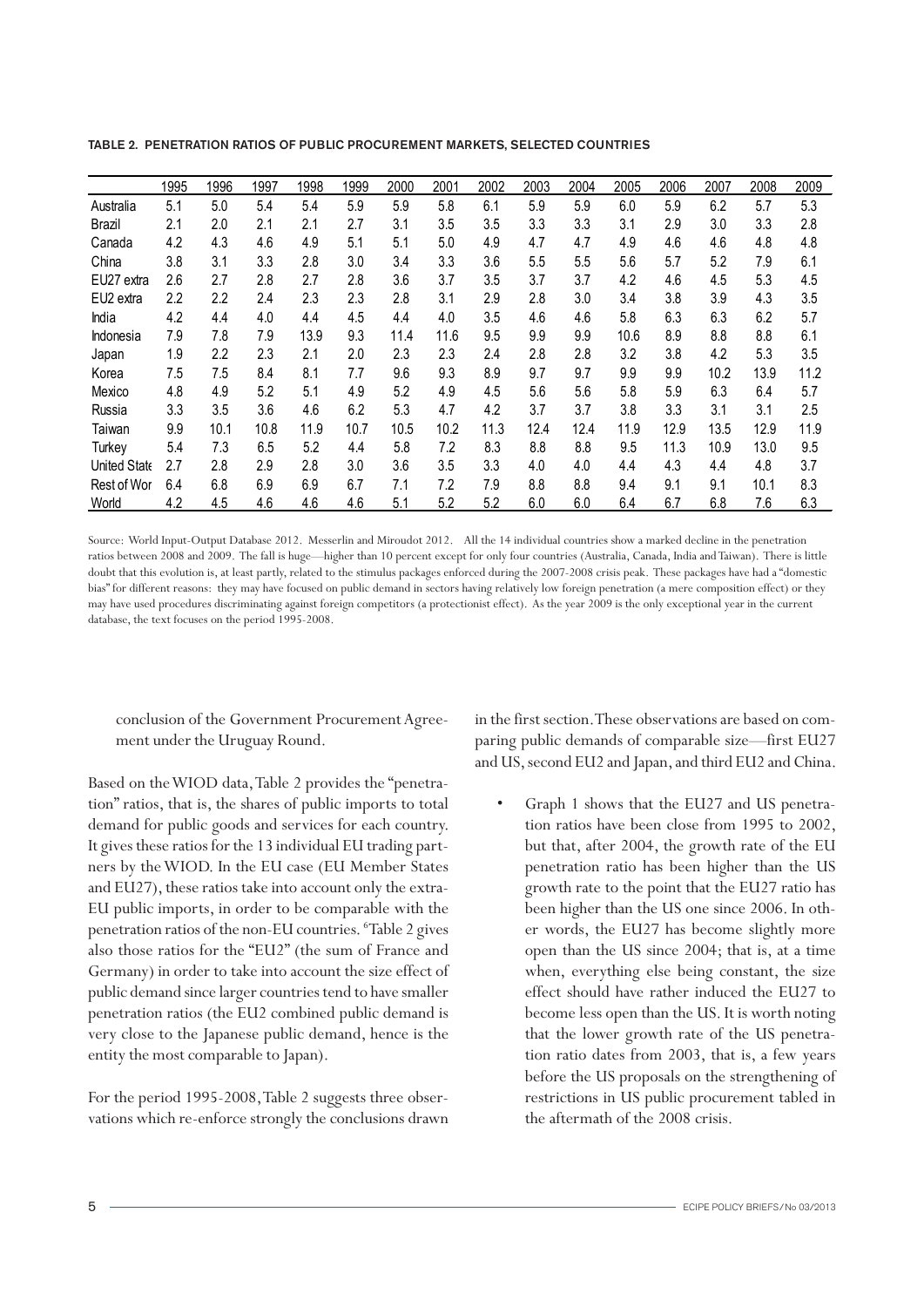#### GRAPH 1. EU27 AND US PENETRATION RATIOS, 1995-2008



Source WIOD 2012. Messerlin and Miroudot 2012.

#### GRAPH 2. EU2 AND JAPAN PENETRATION RATIOS, 1995-2008



Source WIOD 2012. Messerlin and Miroudot 2012.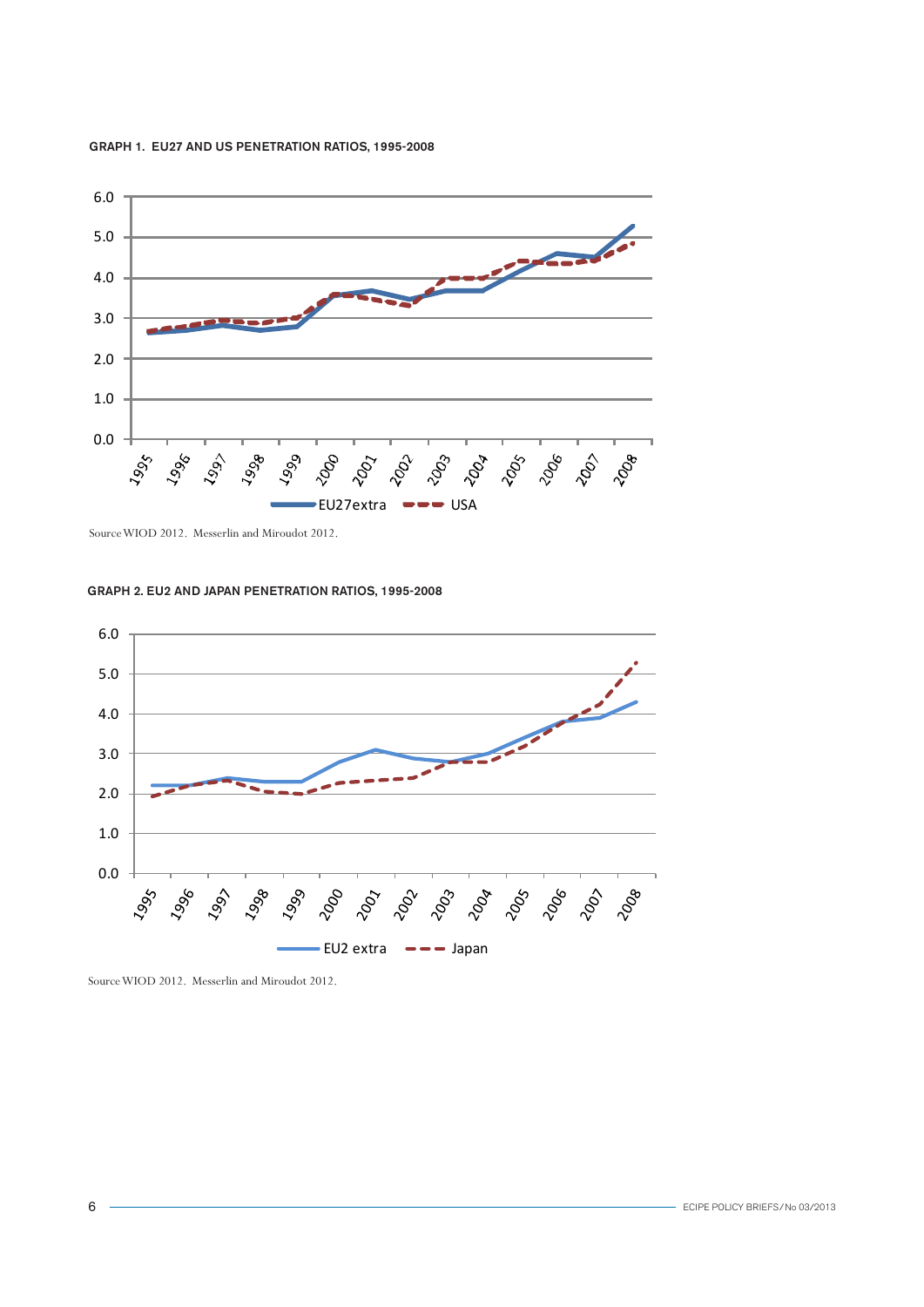#### GRAPH 3. EU2 AND CHINA PENETRATION RATIOS, 1995-2008



Source WIOD 2012. Messerlin and Miroudot 2012.

#### TABLE 3. INTRA-EU VS. EXTRA-EU PENETRATION RATIOS, EU27 AND EU2

|            | 1995 | 1996 | 1997 | '998 | 1999 | 2000 | 2001  | 2002 | 2003 | 2004 | 2005 | 2006 | 2007 | 2008 | 2009 |
|------------|------|------|------|------|------|------|-------|------|------|------|------|------|------|------|------|
| EU27 in/ex |      |      |      |      |      | 1.08 | 1 1 0 |      |      |      | 1.03 | 0.99 | .02  | 0.87 | 0.97 |
| EU2 in/ex  | .05  | . 14 |      | .26  | 1.22 | 1.07 | 1.06  | 1.24 | 1.32 | 1.23 |      | .08  | .08  | 0.95 | .09  |

Source: World Input-Output Database 2012. Messerlin and Miroudot 2012. "in/ex": intra-EU penetration ratios divided by extra-EU penetration ratios.

- Graph 2 shows that since 2002 Japan's penetration ratios have caught up the EU2 penetration ratios and that Japan is more open than the EU2 since 2006, despite the systematic bias about EU openness when using EU2 aggregates.7
- Graph 3 shows that China's penetration ratios are higher than the EU2 ratios for the whole period. Interestingly, it is increasingly higher since 2001, that is, when China's public demand was catching up at a very rapid pace with EU2's public demand. In short, the EU2 has become less open than China precisely at a time when the relative size effect should have induced it to become relatively more open.

The main lesson to be drawn from Table 2 and the above graphs is that the EU claim to have more open public procurement markets than its main trading partners is definitely not supported by evidence.

Table 3 allows to turn the attention to the EU Internal Market. It compares the evolution of intra- and extra-EU penetration ratios for the EU27 and EU2.

Table 3 suggests a worrisome evolution for the Internal Market. Since 2002-2003, the intra-EU penetration ratios are decreasing compared to the extra-EU penetration ratios. It is beyond the scope of this paper to explain this erosion. But the many possible reasons (loss of efficiency among EU Member States, badly implemented or inefficient Internal Market rules in public procurement matters) definitely merit attention from top EUMS (EU Member States) policy-makers.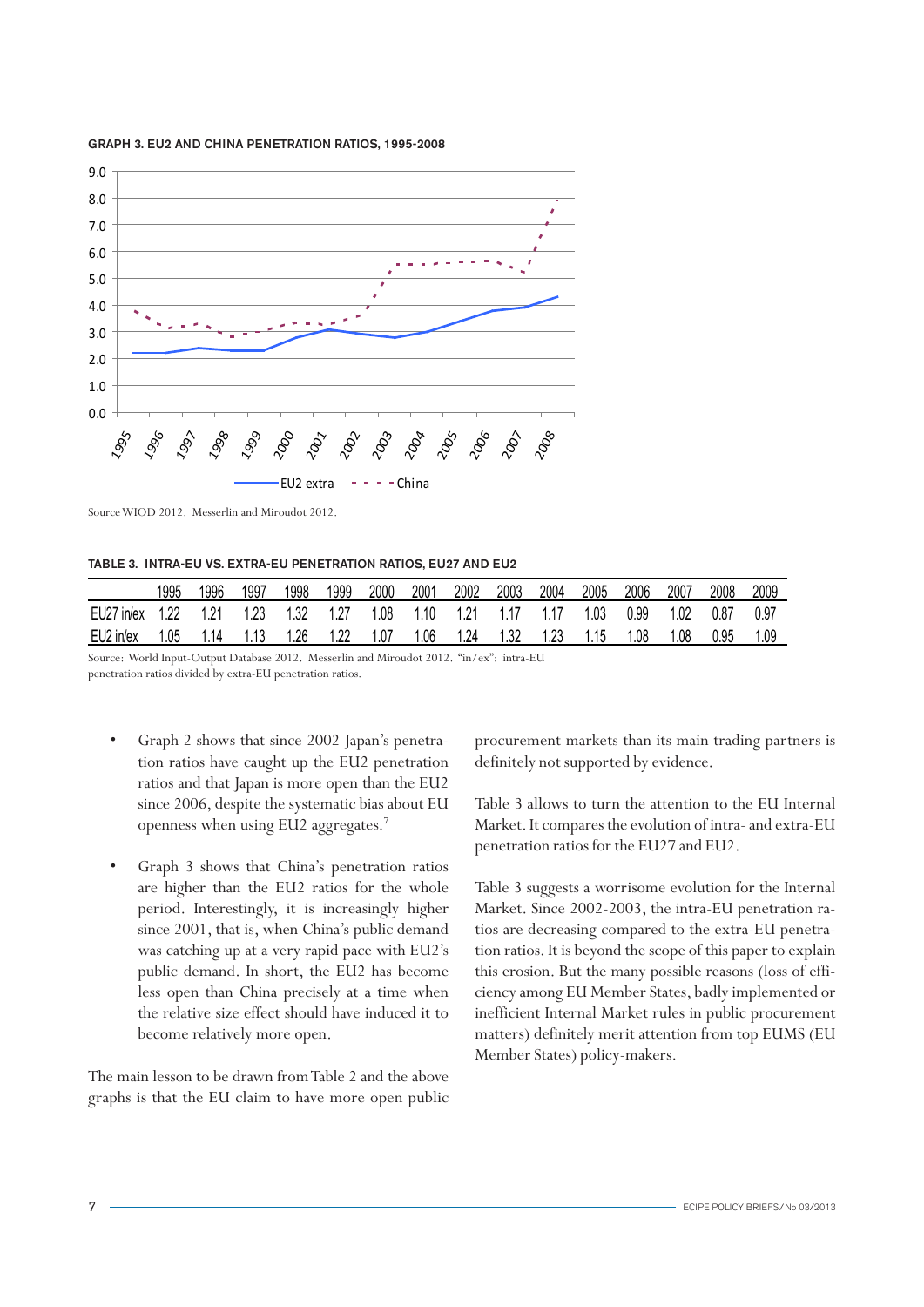## A CREDIBLE THREAT?

THE RECIPROCITY CLAUSE of the Directive proposal triggers negative dynamics: the fact that foreign markets are closed would allow the EU to close its own markets. In short, protection calls for protection. This is the opposite of the reciprocity approach used during the last sixty years which was built on positive dynamics: reciprocity was defined as a joint and balanced opening of the markets of the trading partners.

That said, what follows focuses on the issue of the value of the threat associated withthe reciprocity clause. For argument's sake, it leaves aside the key lesson from the previous sections—that is, the fact that the EU has lost its main argument for reciprocity since its public procurement markets are not more open than those of its main partners.

Threats have to be credible—if not, they are embarrassing paper tigers. The credibility of the "reciprocity" threat has three main dimensions: with respect to the EU partner, to the EU as a whole, and to every EU Member State (EUMS).

The frequent claim that the reciprocity clause would be mostly used against emerging economies focuses on the EU partner. The problem is that it does not take into account the fast changing balance of economic size and power. For instance, China's public demand was 7. 6 times larger than the EU2 (France and Germany) public demand in 1995, 2. 9 times in 2000 and less than 1. 3 times in 2009—and it is likely to be bigger today. Hence, the following question: how credible is a threat to close EU mature and slow-growing public procurement markets with the high risk to be subjected to China's retaliations on its still unsaturated and fast-growing public procurement markets? Clearly, EU firms have much more to lose than Chinese firms from EU threats (and indeed than US, Japanese, Korean or Taiwanese firms which could benefit from the EU-China conflicts).

The EU dimension raises the question of the capacity to build intra-EU coalitions capable of sustaining credible threats. Talking about EU27 (or any kind of aggregation of EUMS) public demand with a partner's public demand is easily misleading because public procurement markets are fundamentally under EUMS competence. This is a feature which makes the EU very different from the US: the US has very substantial federal public procurement markets, the EU has almost none. For instance, to argue that the EU2 public procurement demand is similar in size to the Japanese public procurement demand does not take into account the interests of each EUMS. Japanese public procurement markets could be considered as closed by French firms and open by German firms (or vice-versa). That makes unlikely the emergence of a strong Franco-German coalition for supporting the threat. This dimension of the credibility threat increases the number of EU partners against which EU threats will not be credible. In particular, EU threats against partners as big as the large EUMS (such as Brazil, India or Russia) have almost no credibility.

The last dimension of the threat credibility is internal to each EUMS. It reveals the heavy risks of "privatisation" of the use of the reciprocity clause by a few and powerful firms, to the detriment of the rest of the economy. For instance, let us assume that a couple of firms from one EUMS claim (rightly or wrongly—that is not the point at this stage) that the partner's public procurement markets using their products or services are closed. Under the proposed Directive, this couple of firms could obtain the closing of some EU public procurement markets. This action may trigger the EU partner to close its public procurement markets in other goods or services which may be wide open to many firms from the same EUMS hurting badly the EUMS firms exporting to these open markets, and likely to generate net costs for the whole EUMS economy.

## CONCLUDING REMARKS

THE PAPER PROVIDES two key lessons. First is that the EU public procurement markets are definitely not more open than those of its main trading partners. Second, the threat associated with the reciprocity clause is not credible for at least the half-a-dozen largest EU trading partners. The threat may thus work only for small countries. But, then, its benefits are likely to be small (the small partners' public procurement markets are likely to be small) and they have to be discounted by the reputation of a "bully" EU with respect to small countries—a high political price.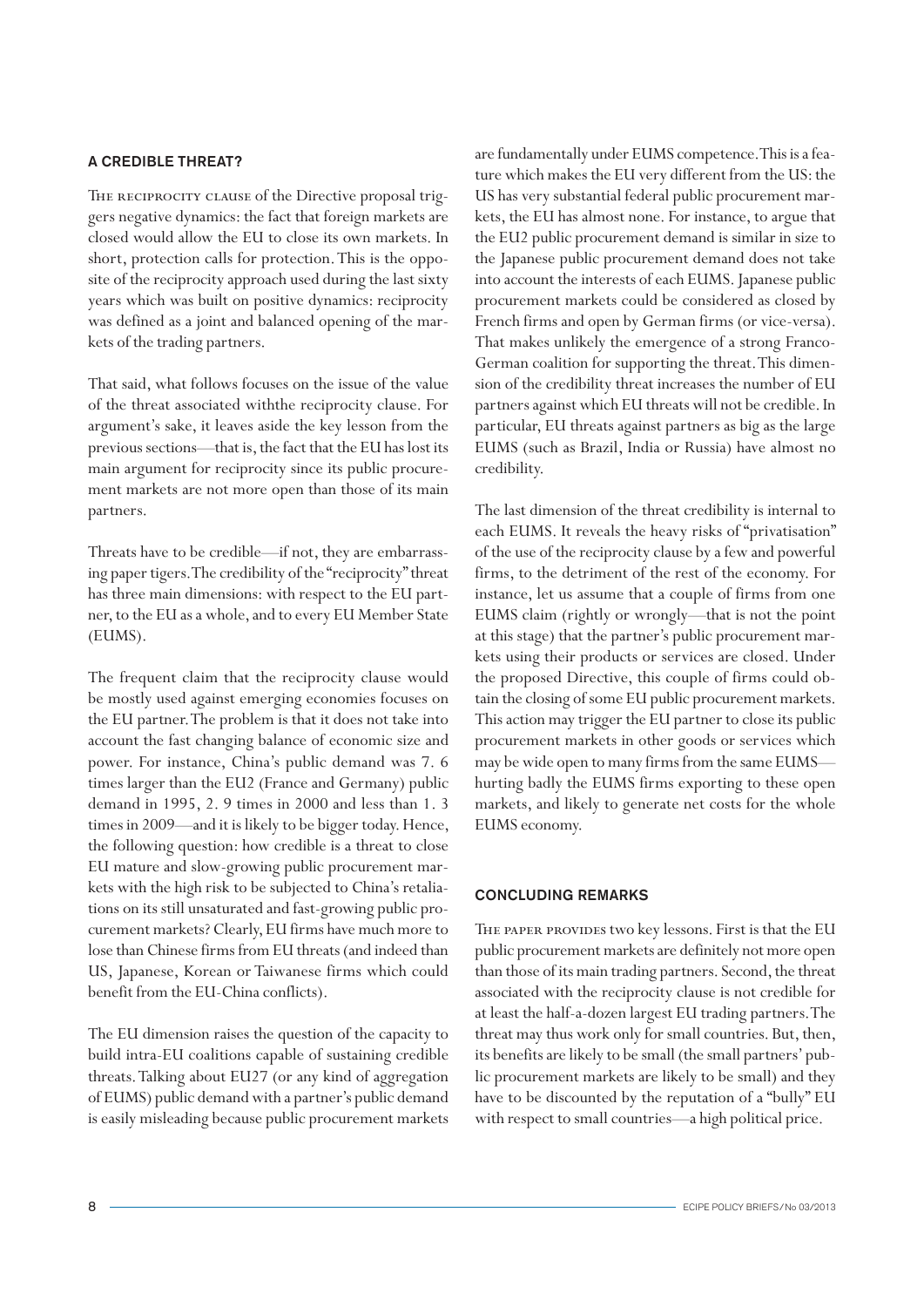These lessons do not mean that the EU should not take some initiatives for more access in public procurement markets. But, the right way to do it is not by relying on a "reciprocity threat" which is largely out-of-reach for the EU. It is by opening and concluding negotiations.

Those negotiations could be held in Geneva, in the context of an enlarged (in terms of countries, sectors, institutions, thresholds, etc. ) WTO Government Procurement Agreement. Alternatively or concurrently, they could be included in the negotiations of preferential trade agreements (PTAs). These two tracks are not so different. As suggested in Table 1, the EU "true" level of commitments (taking into account the specific derogations) under the 1995 GPA varies a lot according to EU trading partners. In fact, the good scores achieved by Korea or Mexico in Table 1 are partly related to their preferential trade agreements with the US and the EU. Moreover, the scoping exercise between the EU and Japan has shown how the negotiating process should be used in the years to come. Rather than being a mere confrontation of the two parties, it should be the opportunity for both sides to think about their own regulatory weaknesses, and to use the negotiations as a way to reform their own economies. In other words, bilateral negotiations can be a crucial way to improve regulatory quality in both negotiating parties, and, in the case of the EU, offers to the EUMS priceless opportunities to promote the much needed deepening of the Internal Market in public procurement matters.

#### REFERENCES

Anderson, R. D. , P. Pelletier, K. Osei-lah and A. C. Muller, 2011. Assessing the value of future accessions to the WTO agreement on public procurement: Some new data sources, provisional estimates, and an evaluative framework for individual WTO Members considering accession. Staff Working Paper ERSD 2011-15. WTO Secretariat, Geneva.

Anderson, R. D. , 2012. The conclusion of the renegotiation of the WTO Agreement on Government Procurement: what it means for the Agreement and for the world economy. Mimeo, WTO Secretariat. Forthcoming in the Public Procurement Law Review.

European Commission. 2010. Commission Staff Working Document accompanying the Commission's Communication on "Trade, Growth and World Affairs". COM (2010) 612 and SEC (2010) 1268.

European Commission. 2012. Commission Staff Working Document. Impact assessment accompanying a proposal for a Regulation establishing rules on the access of third countries' goods and services to the EU internal market in public procurement. COM (2012) 124 final and SWD (2012) 58 final. 21 March 2012.

Messerlin, P. and S. Miroudot. 2012. EU public procurement markets: How open are they? Available at http:// www.ecipe.org

Schott, J. J. , and J. W. Buurman. 1994. The Uruguay Round. Institute for International Economics. Washington, DC.

Timmer, M. *et al.* 2012. The World Input-Output Database (WIOD): Contents, Sources and Methods. Available at www.wiod.org.

World Trade Organization, 2003. General notes and derogations from the provisions of Article III. Appendix I of the EC Government Procurement Agreement. http:// www.wto.org.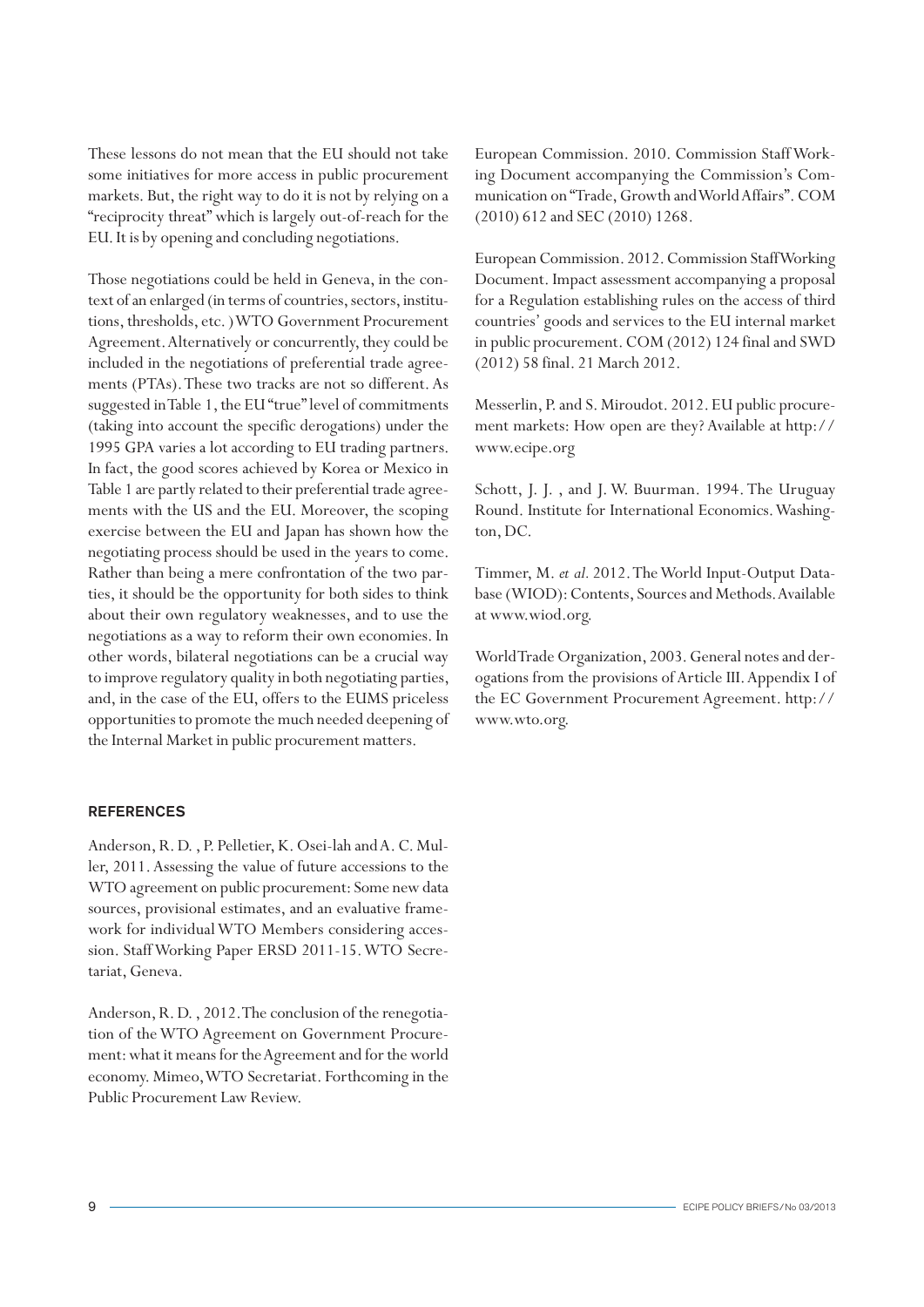#### ANNEX 1

The World Input-Output Database provides a global (world) matrix of inter-country and inter-industry transactions. Therefore, we can distinguish between extra-EU and intra-EU imports when it comes to public demand. The methodology used to construct the WIOD tables is explained in Timmer *et al.* (2012). We calculate public demand as the sum of:

- Final consumption expenditure by governments
- Intermediate consumption by industries in public sectors

The public sectors are defined as: 'electricity, gas and water supply' (100%), 'post and telecommunications' (50%), 'public administrations and defence; compulsory social security' (100%), 'education' (100%) and 'health and social work' (100%).

#### ENDNOTES

- 1. I would like to express my deepest thanks to Sébastien Miroudot for his remarks and comments.
- 2. The IAWD presents the potential de jure commitments that the EU would take under the new GPA under negotiations in the WTO if these negotiations were successful. This information is not reported in Table 1 since the IAWD provides no equivalent estimates for the EU's trading partners.
- 3. These figures are those related to US commitments with respect to the EU.
- 4. In this context, it is interesting to note that all the signatories (including the EU) of the new WTO GPA have recently agreed that a huge effort should be made to collect much better data than the existing ones and to make their notifications much more comparable [Anderson 2012]. Indeed, the current methodologies used for estimating the GPA-covered public procurements are so different that it is impossible to try to reconcile them [Anderson et al. 2011, in particular footnotes 21 to 23].
- 5. This intrinsic flaw of relying on GPA commitments is amplified because they are defined not only in terms of economic activities (products and services) but also in terms of thresholds for bids and of an endlessly wide range of public entities included in the commitments.
- 6. Differences between the EU15 and the EU27 are small enough to use the EU27 for the whole period for the sake of simplicity.

7. The EU2 public demand is an aggregated figure of two economies which, individually, are significantly smaller than Japan (Germany and France are 0. 6 and 0. 5 times the Japanese economy). Hence, the EU2 penetration ratios are systematic over-estimates of what would have been the penetration ratios of a fully unified EU2 economy since aggregating these two economies does not eliminate the fact that decisions have been taken in the context of these two notably smaller economies.